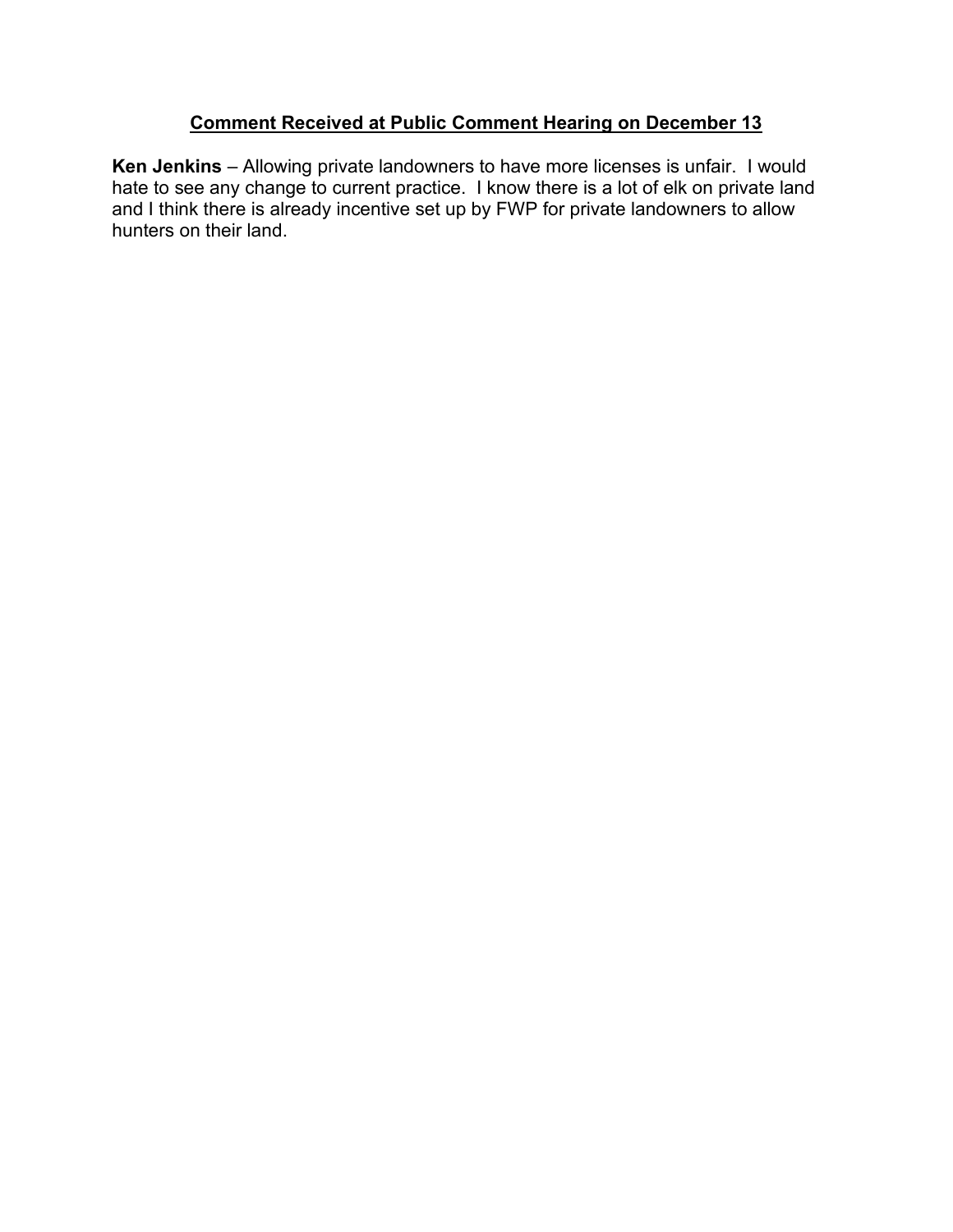| From:    | <b>Jared Weaver</b>                            |
|----------|------------------------------------------------|
| To:      | <b>FWP Licensing Rules</b>                     |
| Subject: | [EXTERNAL] Comment on proposed licensing rules |
| Date:    | Wednesday, December 8, 2021 8:45:01 PM         |

I would like to comment on the new proposed licensing rules.

Mainly I don't not agree with the new outfitter preference points. Outfitters should not be awarded the ability to garner clients outside of the rules of other applicants. Further, there should not be the ability to pay for both outfitter preference and normal preference points. This allows an unfair advantage for those applying with outfitters. Outfitter clients should have to adhere to the same preference point system as non outfitter clients. This only serves to provide an outfitter and client with the opportunity to play by different rules and allows the outfitters to rely on government assistance to help them secure income. There is no reason to provide additional assistance to outfitters.

Sincerely,

Jared Weaver East Helena resident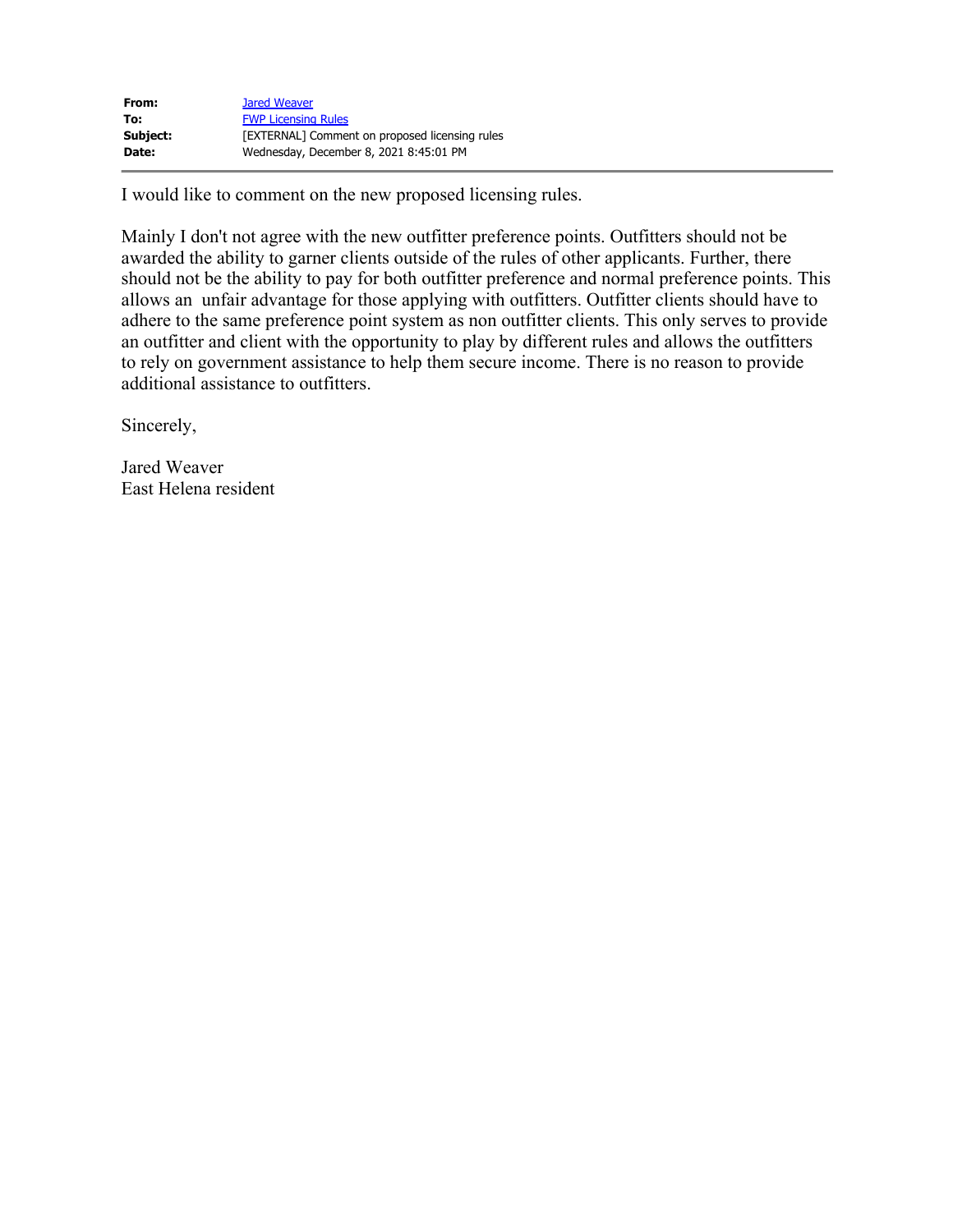| From:    | <b>Ron Hudson</b>                    |
|----------|--------------------------------------|
| To:      | <b>FWP Licensing Rules</b>           |
| Subject: | [EXTERNAL] Licensing                 |
| Date:    | Tuesday, December 7, 2021 3:51:53 PM |

I have been hunting in Montana from Indiana for many years. I hunt with my family who live in Montana. This year I was denied a license. My understanding has to do outfitters being given preference for their clients. I would hate to think that is the case. Out of state hunters without outfitters spend hundreds of thousands of dollars in Montana but I will go to another state if I am denied again. I love Montana but really want to have the option to join my family to hunt next year.

Sent from my iPhone